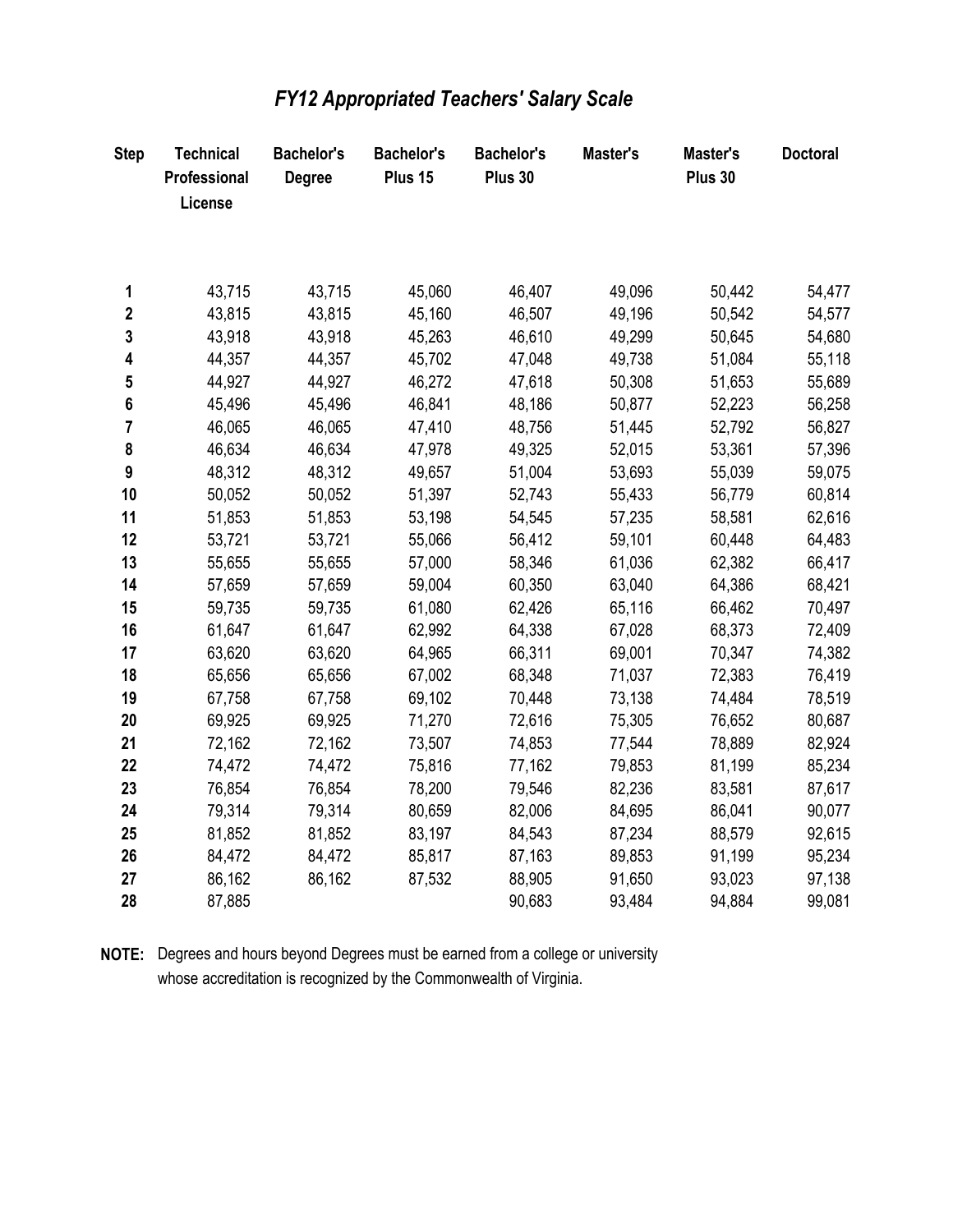| <b>Number of Days in contract</b>                                                           |                  |                                             | 198                                |                              |                              |          |                     |                 |
|---------------------------------------------------------------------------------------------|------------------|---------------------------------------------|------------------------------------|------------------------------|------------------------------|----------|---------------------|-----------------|
| Years of<br><b>Experience</b><br><b>For Initial</b><br><b>Placement</b><br>on this<br>scale | <b>Step</b>      | <b>Technical</b><br>Professional<br>License | <b>Bachelor's</b><br><b>Degree</b> | <b>Bachelor's</b><br>Plus 15 | <b>Bachelor's</b><br>Plus 30 | Master's | Master's<br>Plus 30 | <b>Doctoral</b> |
| $\pmb{0}$                                                                                   | 1                | 43,937                                      | 43,937                             | 45,289                       | 46,643                       | 49,345   | 50,698              | 54,754          |
| $\mathbf{1}$                                                                                | $\boldsymbol{2}$ | 44,037                                      | 44,037                             | 45,389                       | 46,743                       | 49,446   | 50,799              | 54,854          |
| $\boldsymbol{2}$                                                                            | 3                | 44,141                                      | 44,141                             | 45,493                       | 46,847                       | 49,549   | 50,902              | 54,958          |
| $\ensuremath{\mathsf{3}}$                                                                   | 4                | 44,582                                      | 44,582                             | 45,934                       | 47,287                       | 49,990   | 51,343              | 55,398          |
| $\overline{\mathbf{4}}$                                                                     | ${\bf 5}$        | 45,155                                      | 45,155                             | 46,507                       | 47,860                       | 50,563   | 51,915              | 55,972          |
| 5                                                                                           | $\bf 6$          | 45,727                                      | 45,727                             | 47,079                       | 48,431                       | 51,135   | 52,488              | 56,544          |
| 6                                                                                           | $\overline{7}$   | 46,299                                      | 46,299                             | 47,651                       | 49,003                       | 51,706   | 53,060              | 57,115          |
| $\overline{7}$                                                                              | 8                | 46,871                                      | 46,871                             | 48,222                       | 49,575                       | 52,279   | 53,632              | 57,687          |
| 8                                                                                           | $\boldsymbol{9}$ | 48,557                                      | 48,557                             | 49,909                       | 51,263                       | 53,966   | 55,318              | 59,375          |
| $\boldsymbol{9}$                                                                            | 10               | 50,306                                      | 50,306                             | 51,658                       | 53,011                       | 55,714   | 57,067              | 61,123          |
| 10                                                                                          | 11               | 52,116                                      | 52,116                             | 53,468                       | 54,822                       | 57,526   | 58,878              | 62,934          |
| 11                                                                                          | 12               | 53,994                                      | 53,994                             | 55,346                       | 56,698                       | 59,401   | 60,755              | 64,810          |
| 12                                                                                          | 13               | 55,938                                      | 55,938                             | 57,289                       | 58,642                       | 61,346   | 62,699              | 66,754          |
| 13                                                                                          | 14               | 57,952                                      | 57,952                             | 59,304                       | 60,656                       | 63,360   | 64,713              | 68,768          |
| 14                                                                                          | 15               | 60,038                                      | 60,038                             | 61,390                       | 62,743                       | 65,447   | 66,799              | 70,855          |
| 15                                                                                          | 16               | 61,960                                      | 61,960                             | 63,312                       | 64,665                       | 67,368   | 68,720              | 72,777          |
| 16                                                                                          | 17               | 63,943                                      | 63,943                             | 65,295                       | 66,648                       | 69,351   | 70,704              | 74,760          |
| $17 - 19$                                                                                   | 18               | 65,989                                      | 65,989                             | 67,342                       | 68,695                       | 71,398   | 72,750              | 76,807          |
| $20 - 21$                                                                                   | 19               | 68,102                                      | 68,102                             | 69,453                       | 70,806                       | 73,509   | 74,862              | 78,918          |
|                                                                                             | 20               | 70,280                                      | 70,280                             | 71,632                       | 72,985                       | 75,687   | 77,041              | 81,097          |
|                                                                                             | 21               | 72,528                                      | 72,528                             | 73,880                       | 75,233                       | 77,938   | 79,289              | 83,345          |
|                                                                                             | 22               | 74,850                                      | 74,850                             | 76,201                       | 77,554                       | 80,258   | 81,611              | 85,667          |
|                                                                                             | 23               | 77,244                                      | 77,244                             | 78,597                       | 79,950                       | 82,653   | 84,005              | 88,062          |
|                                                                                             | 24               | 79,717                                      | 79,717                             | 81,068                       | 82,422                       | 85,125   | 86,478              | 90,534          |
|                                                                                             | 25               | 82,267                                      | 82,267                             | 83,619                       | 84,972                       | 87,677   | 89,029              | 93,085          |
|                                                                                             | 26               | 84,901                                      | 84,901                             | 86,253                       | 87,605                       | 90,309   | 91,662              | 95,717          |
|                                                                                             | 27               | 86,599                                      | 86,599                             | 87,976                       | 89,356                       | 92,115   | 93,495              | 97,631          |
|                                                                                             | 28               | 88,331                                      |                                    |                              | 91,143                       | 93,959   | 95,366              | 99,584          |

## FY12 Appropriated Teachers' Salary Scale

**NOTE:** Degrees and hours beyond Degrees must be earned from a college or university whose accreditation is recognized by the Commonwealth of Virginia.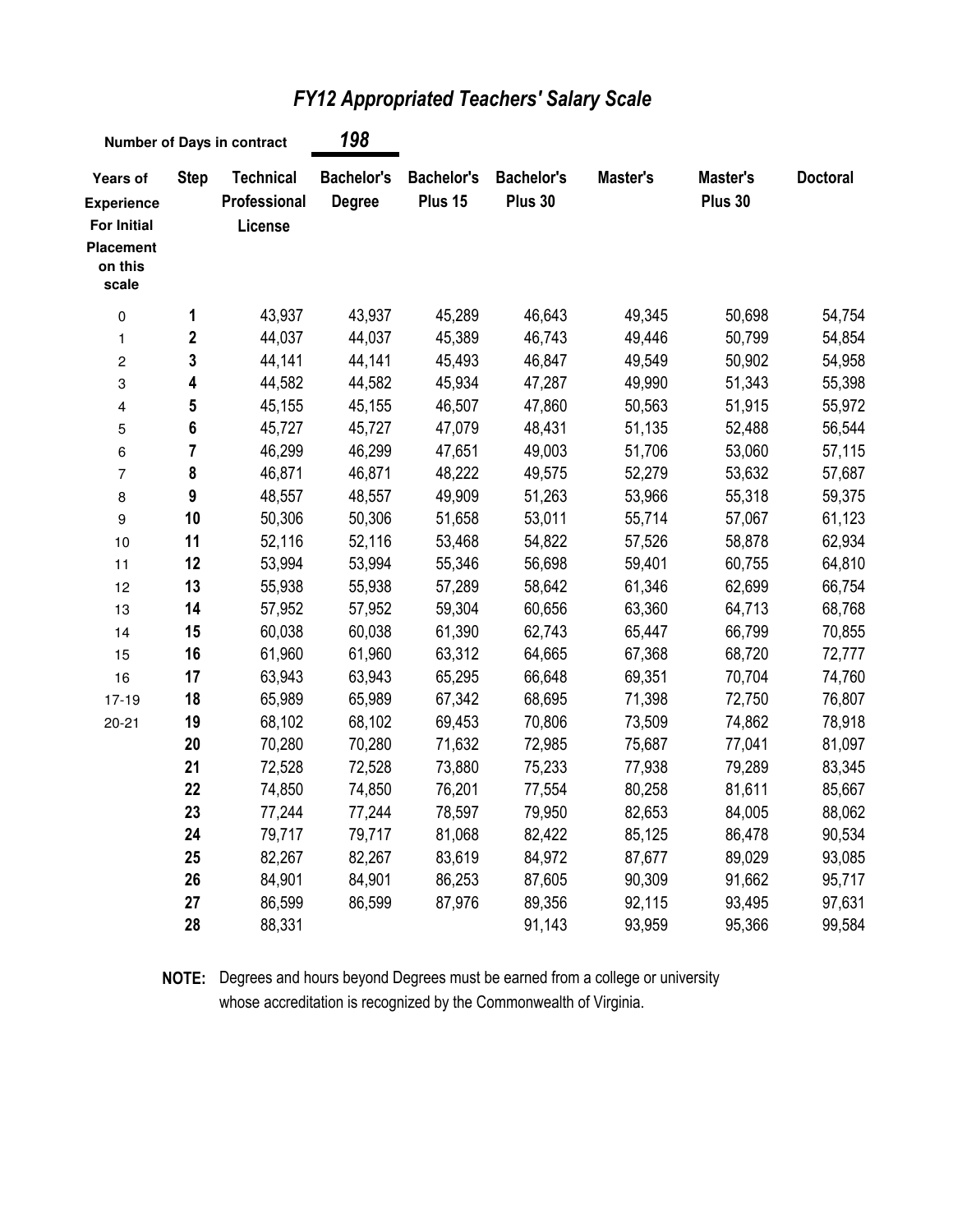## FY12 Appropriated Auxiliary Salary Scales

These salary scales are shown together for presentation purposes only. The scales represent separate position responsibilities.

| <b>STEP</b>      | <b>Psychologist</b><br><b>Social Worker</b><br><b>Educational Diagnostician</b><br>(12 Months) | <b>Psychologist</b><br><b>Social Worker</b><br><b>Educational Diagnostician</b><br>(208 Days) | <b>Substance Abuse</b><br><b>Prevention Specialist</b><br><b>Social Worker</b><br>(198 DAYS) | <b>Athletic</b><br><b>Trainer</b><br>(208 DAYS) |
|------------------|------------------------------------------------------------------------------------------------|-----------------------------------------------------------------------------------------------|----------------------------------------------------------------------------------------------|-------------------------------------------------|
| 1                | 53,198                                                                                         | 48,514                                                                                        | 46,172                                                                                       | 42,517                                          |
| $\boldsymbol{2}$ | 53,298                                                                                         | 48,614                                                                                        | 46,272                                                                                       | 42,617                                          |
| 3                | 53,401                                                                                         | 48,717                                                                                        | 46,375                                                                                       | 42,720                                          |
| 4                | 53,935                                                                                         | 49,204                                                                                        | 46,838                                                                                       | 43,148                                          |
| 5                | 56,180                                                                                         | 51,252                                                                                        | 48,788                                                                                       | 44,943                                          |
| 6                | 58,524                                                                                         | 53,390                                                                                        | 50,821                                                                                       | 46,817                                          |
| 7                | 61,008                                                                                         | 55,656                                                                                        | 52,980                                                                                       | 48,804                                          |
| 8                | 63,450                                                                                         | 57,884                                                                                        | 55,102                                                                                       | 50,759                                          |
| 9                | 65,988                                                                                         | 60,199                                                                                        | 57,304                                                                                       | 52,790                                          |
| 10               | 68,626                                                                                         | 62,606                                                                                        | 59,598                                                                                       | 54,902                                          |
| 11               | 71,373                                                                                         | 65,112                                                                                        | 61,980                                                                                       | 57,096                                          |
| 12               | 73,869                                                                                         | 67,389                                                                                        | 64,147                                                                                       | 59,094                                          |
| 13               | 76,455                                                                                         | 69,749                                                                                        | 66,395                                                                                       | 61,164                                          |
| 14               | 79,129                                                                                         | 72,188                                                                                        | 68,719                                                                                       | 63,304                                          |
| 15               | 81,900                                                                                         | 74,716                                                                                        | 71,125                                                                                       | 65,519                                          |
| 16               | 84,357                                                                                         | 76,957                                                                                        | 73,260                                                                                       | 67,486                                          |
| 17               | 86,890                                                                                         | 79,268                                                                                        | 75,456                                                                                       | 69,511                                          |
| 18               | 89,494                                                                                         | 81,643                                                                                        | 77,718                                                                                       | 71,595                                          |
| 19               | 91,732                                                                                         | 83,685                                                                                        | 79,661                                                                                       | 73,386                                          |
| 20               | 94,025                                                                                         | 85,776                                                                                        | 81,655                                                                                       | 75,221                                          |
| 21               | 96,140                                                                                         | 87,707                                                                                        | 83,493                                                                                       | 76,913                                          |
| 22               | 98,063                                                                                         | 89,462                                                                                        | 85,163                                                                                       | 78,452                                          |
| 23               | 100,024                                                                                        | 91,250                                                                                        | 86,867                                                                                       | 80,021                                          |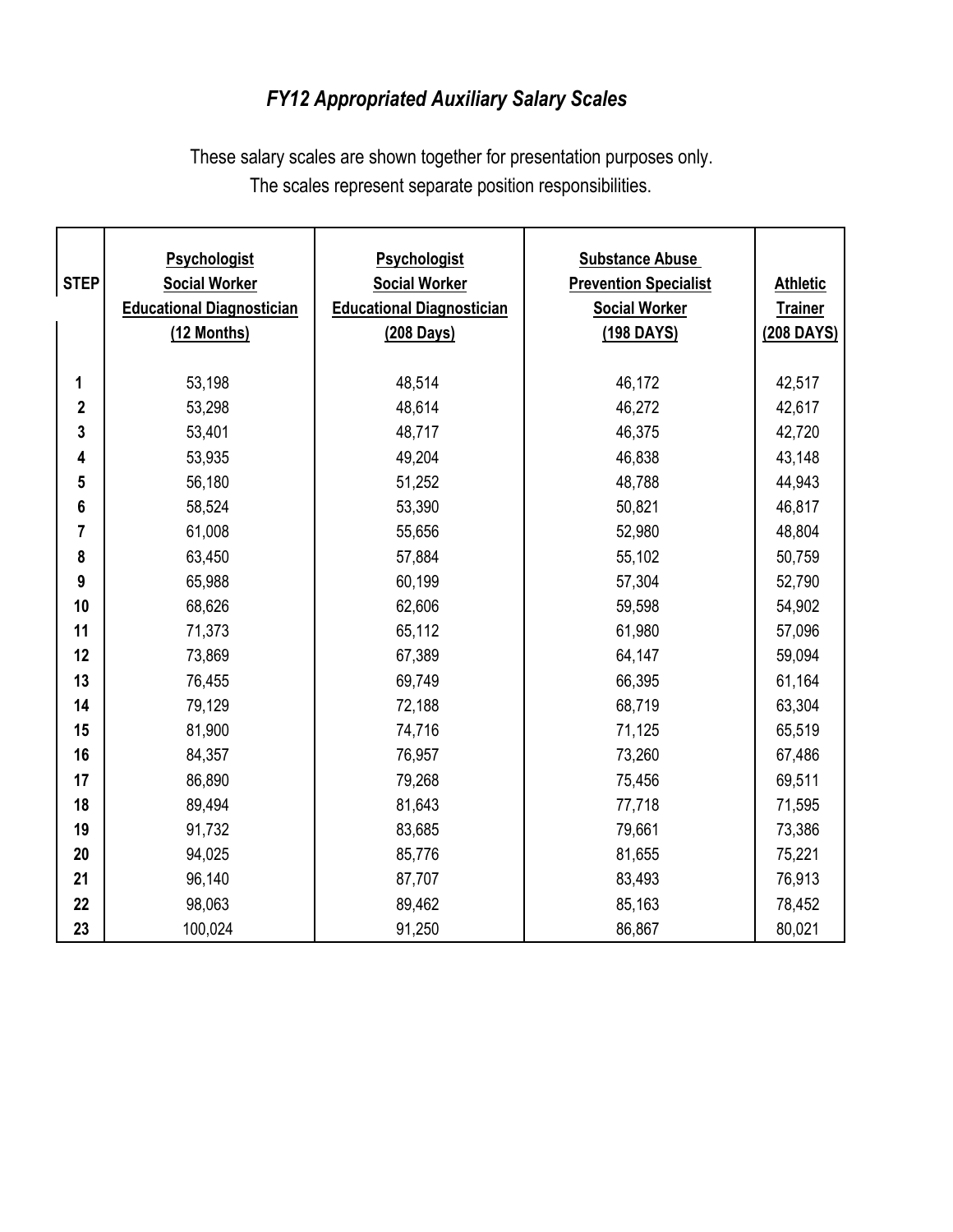### (Levels 5 through 10) FY12 Appropriated Classified Pay Scale - Hourly Rates

| <b>Step</b>             | Level 5 | Level 6 | Level 7 | Level 8 | Level 9 | Level 10 |
|-------------------------|---------|---------|---------|---------|---------|----------|
| 1                       | 11.03   | 11.81   | 12.64   | 13.55   | 14.45   | 15.47    |
| $\overline{\mathbf{2}}$ | 11.06   | 11.84   | 12.67   | 13.58   | 14.48   | 15.51    |
| 3                       | 11.08   | 11.87   | 12.70   | 13.61   | 14.51   | 15.54    |
| 4                       | 11.20   | 11.99   | 12.82   | 13.74   | 14.66   | 15.70    |
| 5                       | 11.54   | 12.35   | 13.20   | 14.15   | 15.09   | 16.18    |
| 6                       | 11.88   | 12.72   | 13.59   | 14.56   | 15.56   | 16.67    |
| 7                       | 12.25   | 13.09   | 13.99   | 15.01   | 16.02   | 17.16    |
| 8                       | 12.62   | 13.49   | 14.42   | 15.45   | 16.50   | 17.69    |
| 9                       | 12.99   | 13.89   | 14.85   | 15.92   | 16.98   | 18.21    |
| 10                      | 13.38   | 14.31   | 15.31   | 16.40   | 17.50   | 18.76    |
| 11                      | 13.79   | 14.74   | 15.75   | 16.89   | 18.03   | 19.32    |
| 12                      | 14.20   | 15.18   | 16.23   | 17.41   | 18.58   | 19.89    |
| 13                      | 14.62   | 15.65   | 16.72   | 17.91   | 19.12   | 20.50    |
| 14                      | 15.06   | 16.10   | 17.22   | 18.46   | 19.70   | 21.09    |
| 15                      | 15.51   | 16.59   | 17.74   | 19.00   | 20.29   | 21.74    |
| 16                      | 15.98   | 17.09   | 18.27   | 19.59   | 20.90   | 22.39    |
| 17                      | 16.46   | 17.60   | 18.81   | 20.17   | 21.53   | 23.07    |
| 18                      | 16.94   | 18.12   | 19.37   | 20.79   | 22.17   | 23.77    |
| 19                      | 17.46   | 18.67   | 19.95   | 21.40   | 22.85   | 24.46    |
| 20                      | 17.98   | 19.22   | 20.55   | 22.04   | 23.53   | 25.20    |
| 21                      | 18.52   | 19.81   | 21.16   | 22.71   | 24.23   | 25.96    |
| 22                      | 19.08   | 20.40   | 21.81   | 23.39   | 24.97   | 26.74    |
| 23                      | 19.66   | 21.01   | 22.45   | 24.09   | 25.72   | 27.52    |
| 24                      | 20.24   | 21.65   | 23.13   | 24.81   | 26.48   | 28.36    |
| 25                      | 20.86   | 22.28   | 23.83   | 25.54   | 27.27   | 29.21    |
| 26                      | 21.28   | 22.72   | 24.31   | 26.06   | 27.82   | 29.80    |

Calculation of Annual Salary: Hourly Rate X Hours per Day X Assignment Days

Note: Levels 1 - 4 were eliminated since they are no longer used for employee placement.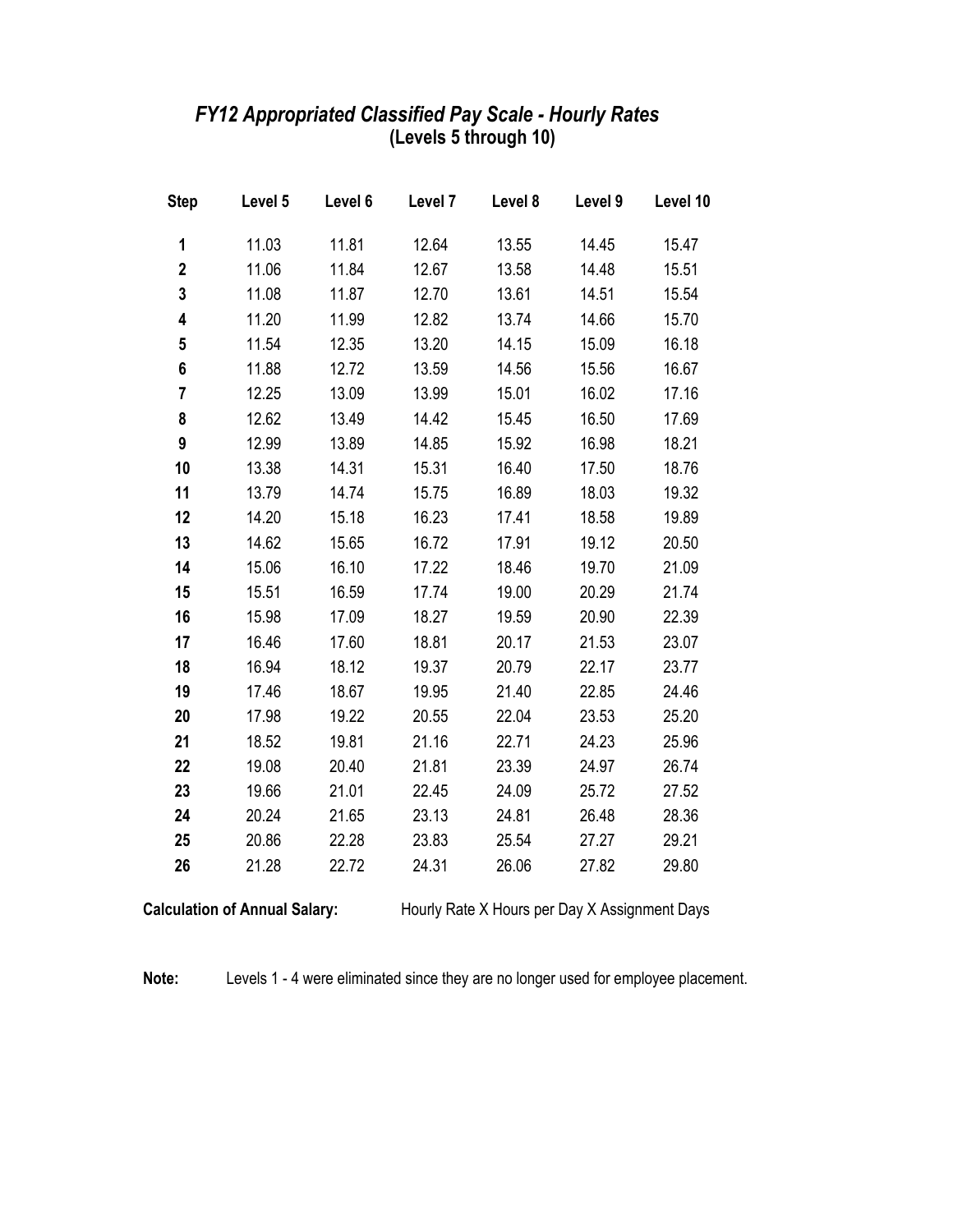#### FY12 Appropriated Classified Pay Scale - Hourly Rates (Levels 11 through 17)

| <b>Step</b>    | Level 11 Level 12 Level 13 Level 14 Level 15 Level 16 |       |       |       |       |       | Level 17 |
|----------------|-------------------------------------------------------|-------|-------|-------|-------|-------|----------|
| 1              | 16.55                                                 | 17.73 | 18.98 | 20.28 | 21.70 | 23.21 | 24.84    |
| $\mathbf 2$    | 16.59                                                 | 17.77 | 19.02 | 20.33 | 21.75 | 23.26 | 24.90    |
| 3              | 16.62                                                 | 17.81 | 19.06 | 20.37 | 21.79 | 23.31 | 24.95    |
| 4              | 16.79                                                 | 17.98 | 19.24 | 20.58 | 22.01 | 23.55 | 25.19    |
| 5              | 17.29                                                 | 18.52 | 19.82 | 21.19 | 22.68 | 24.25 | 25.95    |
| 6              | 17.81                                                 | 19.08 | 20.41 | 21.84 | 23.34 | 24.99 | 26.72    |
| $\overline{7}$ | 18.35                                                 | 19.66 | 21.02 | 22.50 | 24.05 | 25.74 | 27.51    |
| 8              | 18.90                                                 | 20.24 | 21.66 | 23.16 | 24.77 | 26.50 | 28.35    |
| 9              | 19.48                                                 | 20.86 | 22.30 | 23.87 | 25.50 | 27.31 | 29.20    |
| 10             | 20.05                                                 | 21.48 | 22.96 | 24.59 | 26.27 | 28.12 | 30.08    |
| 11             | 20.67                                                 | 22.10 | 23.66 | 25.32 | 27.05 | 28.96 | 30.97    |
| 12             | 21.29                                                 | 22.79 | 24.36 | 26.09 | 27.87 | 29.83 | 31.90    |
| 13             | 21.93                                                 | 23.47 | 25.09 | 26.87 | 28.70 | 30.72 | 32.87    |
| 14             | 22.58                                                 | 24.17 | 25.85 | 27.67 | 29.57 | 31.65 | 33.85    |
| 15             | 23.24                                                 | 24.92 | 26.60 | 28.51 | 30.45 | 32.60 | 34.87    |
| 16             | 23.95                                                 | 25.66 | 27.42 | 29.36 | 31.36 | 33.58 | 35.92    |
| 17             | 24.67                                                 | 26.43 | 28.24 | 30.24 | 32.30 | 34.59 | 37.00    |
| 18             | 25.40                                                 | 27.22 | 29.08 | 31.15 | 33.27 | 35.62 | 38.10    |
| 19             | 26.17                                                 | 28.05 | 29.96 | 32.07 | 34.27 | 36.69 | 39.24    |
| 20             | 26.96                                                 | 28.89 | 30.86 | 33.04 | 35.29 | 37.78 | 40.42    |
| 21             | 27.76                                                 | 29.75 | 31.79 | 34.03 | 36.35 | 38.91 | 41.61    |
| 22             | 28.58                                                 | 30.65 | 32.75 | 35.05 | 37.43 | 40.09 | 42.87    |
| 23             | 29.46                                                 | 31.57 | 33.73 | 36.12 | 38.55 | 41.28 | 44.17    |
| 24             | 30.33                                                 | 32.52 | 34.74 | 37.19 | 39.72 | 42.52 | 45.50    |
| 25             | 31.25                                                 | 33.49 | 35.79 | 38.30 | 40.91 | 43.79 | 46.85    |
| 26             | 31.88                                                 | 34.15 | 36.51 | 39.06 | 41.73 | 44.66 | 47.79    |